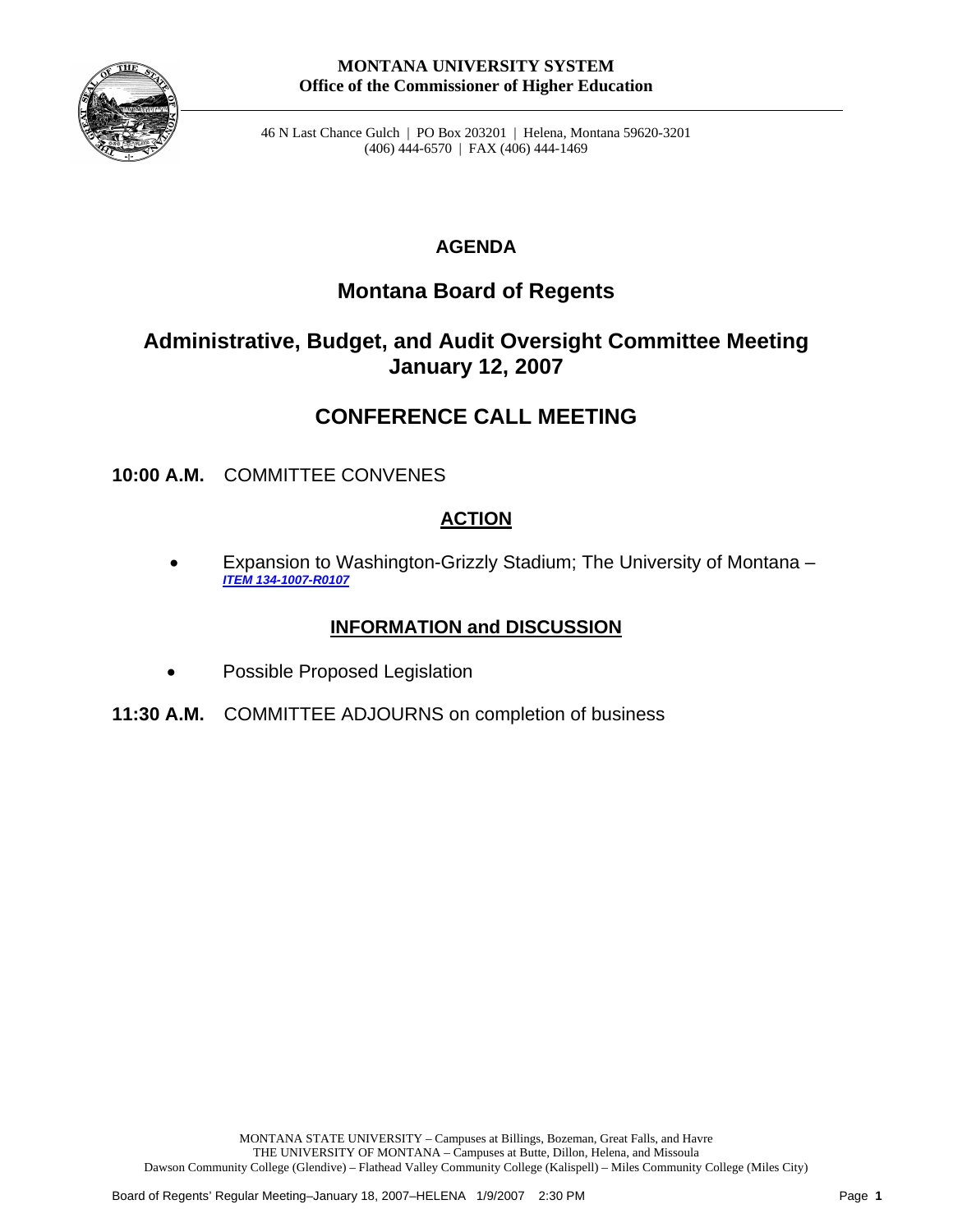#### <span id="page-1-0"></span>**ITEM 134-1007-R0107 Expansion to Washington-Grizzly Stadium; The University of Montana**

### **THAT:** Consistent with the provision of MCA 20-25-441 and 20-25- 442, the Board of Regents of Higher Education authorizes The University of Montana–Missoula to implement steps necessary to expand Washington–Grizzly Stadium. In addition, in support of a resolution passed by the Associated Students of The University of Montana, the board authorizes a five year only increase of \$10 per semester in the Student Athletic Fee, in return for which the students will be allocated 750 additional seats in Washington–Grizzly Stadium. Project scope is to:

- Increase seating on the east side of the stadium by approximately 2000 seats
- Construct additional concessions, restroom facilities and ADA accessible seating
- Miscellaneous minor stadium improvements

This project, at an estimated not-to-exceed cost of \$5,500,000, will be financed with revenues from the sale of tickets, concession revenue and contributions. The project financial plan is attached.

#### **EXPLANATION:** UM has seen an increase in enrollment each fall since 1991. Because of recruiting and marketing efforts by UM at the state and national levels, we expect this trend to continue, with the demand for stadium seats increasing along with growth in student enrollment.

Pursuant to MCA 18-2-102(2)(b) and MCA 20-25-302, the board is authorized to approve this construction. As allowed by MCA 20-25-441 and 20-25-442, it is the intent of the University to transfer ownership of the stadium to the UM Foundation for the duration of the design and construction period of this stadium expansion project.

This authority request is for an amount greater than \$150,000, which requires the following additional information pursuant to Policy 1003.7, Authorization for Building Projects:

#### (a) Project Description:

The work performed under this authority encompasses the construction of additional seats, concessions, restrooms and circulation systems on the east side of Washington Grizzly Stadium. This expansion will add approximately 2000 seats.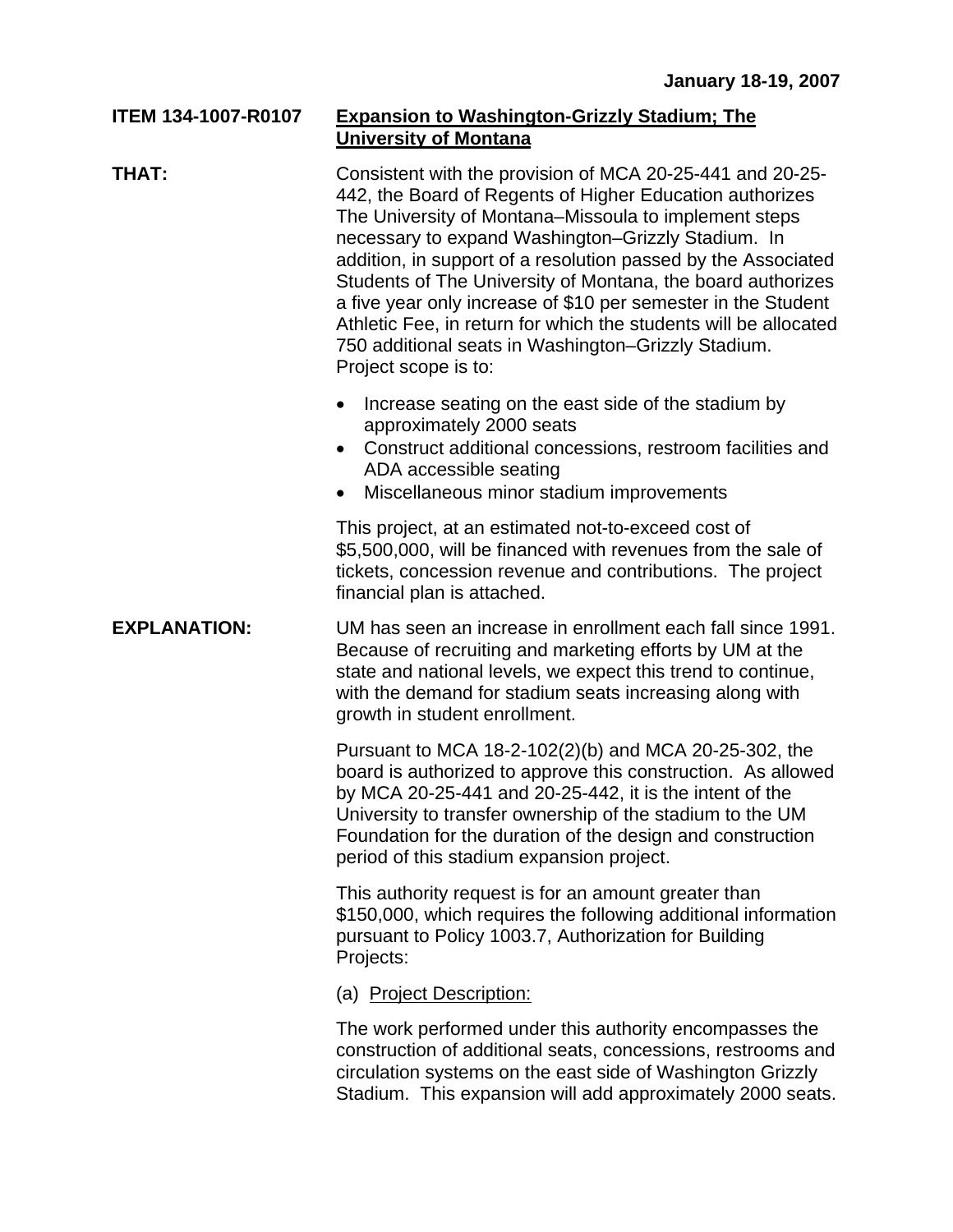#### (b) Cost estimate and Funding Sources:

| Construction                                       | \$4,000,000.00 |
|----------------------------------------------------|----------------|
| <b>Architectural Fees and Administrative Costs</b> | 500,000.00     |
| <b>Printing and Bidding Costs</b>                  | 500.00         |
| Non-Contracted Labor                               | 5,000.00       |
| <b>Utilities</b>                                   | 44,500.00      |
| Contingency                                        | 900,000.00     |
| Equipment                                          | 50,000.00      |

#### **PROJECT TOTAL \$5,500,000.00**

(c) Programs Served, Enrollment Data, Projected Enrollments:

Due to the success of the UM football program, we expect that there will be a modest increase in enrollment as a result of the stadium expansion.

(d) Space Utilization Data:

The work completed under this authority will provide space that is not currently available on campus.

(e) Projected Use for Available Residual Space: Not applicable to this request

(f) Projected O&M Costs and Proposed Funding Sources:

O&M costs for the new facilities are projected to be \$5,000 annually and are fully borne by Intercollegiate Athletics.

#### **Financial Plan Summary January 2007**

Executive Summary

The University of Montana plans to expand Washington – Grizzly stadium by approximately 2000 seats with the project being completed in time for the 2008 football season. The project cost has been estimated not to exceed \$5.5 million. The project will be financed as indicated below:

- An internal loan of \$2.5 million from UM's Revenue Bond Pool. This loan will be repaid at an interest rate of 5%
- An internal interest free loan of \$1,324,444 from UM's Plant Fund Interest Earnings
- Cash from North End Zone ticket sales, the Eastside expansion ticket sales and contributions from the Bookstore and Dining Services in the amount of \$1,175,556
- The project will be paid off within five years

To insure that the Athletic Department continues to operate within its financial boundaries during the repayment period of the stadium expansion, additional revenue from the temporarily increased student Athletic Fee and from new ticket revenue will be allocated to them for operations. Additionally, a contingency fund will be established to handle any unanticipated fluctuations in ticket sales.